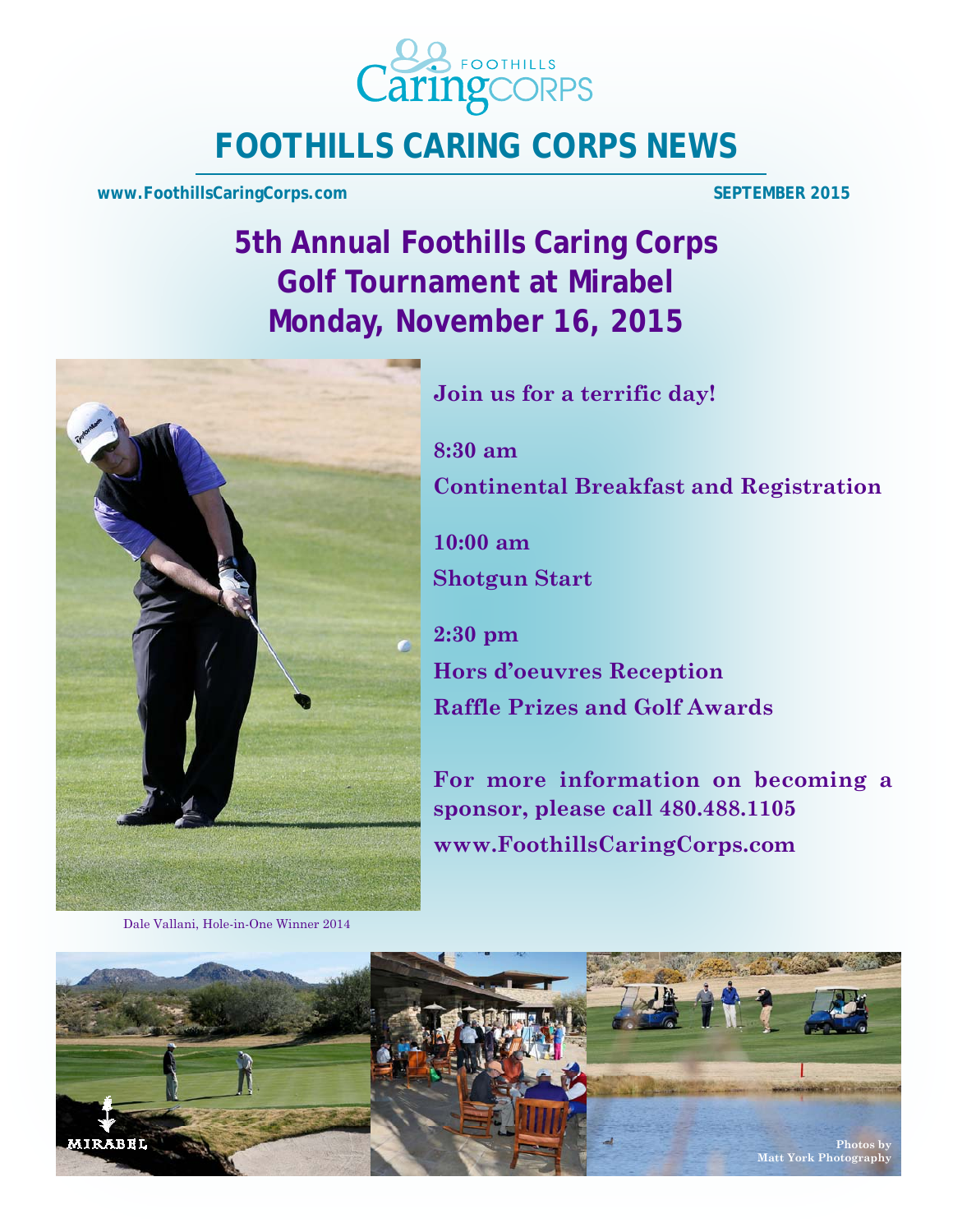# **Farewell Maggie Palmer Mellong Staff Convertision Convertision Convertision Convertision Convertision Convertision Convertision Convertision Convertision Convertision Convertision Convertision Convertision Convertision Co**



Maggie Palmer was honored for her 12+ years of amazing work with Foothills Caring Corps on July 31st... The celebration attended by volunteers, Board Members and Neighbors kicked off her next journey in life, retirement! Although Maggie will be missed for her incredible passion for helping Neighbors, her upbeat determined work style, and her always ready smile and laughter, we know her next chapter in life will be filled with joy, family and travel. After some "Maggie stories" we wished her bon voyage. Wonderful goodies were provided by Culinary Creations by Connie.



Photo by Lanae Johnson



Trish Manes Medical Transportation Coordinator



Shirley Snage Mobile Meals Coordinator

## **Gift of Securities**

Did you know that it can be advantageous to use your stocks, bonds, or mutual funds to make a charitable donation to your favorite charity i.e. Foothills Caring Corps. This giving strategy works best if you've held the asset for more than a year and if you itemize deductions on your tax return.

The double tax benefits:

- The charitable deduction that one receives is generally based on the full market value of the securities transferred to the charity on the date of the gift!
- The long term capital gains tax is avoided by the donor!
- Any unused charitable deduction can be carried forward for 5 years!

For example, when an individual sells shares of long-term appreciated publically-traded stock, the proceeds of the sale are subject to capital gains tax. However, if the stock owner gives the shares to a public charity and the charity sells the stock, there is no tax due on the gain plus the individual will get a charitable deduction!

The tax aspects of charitable giving can be complex, so it's a good idea to consult with your tax advisor about your personal giving strategy.

If you are interested in learning more about this charitable giving option, please contact our office.

> *Patricia Yates FCC Board Member Planned Giving Committee*



*Your gift changes the lives of FCC Neighbors*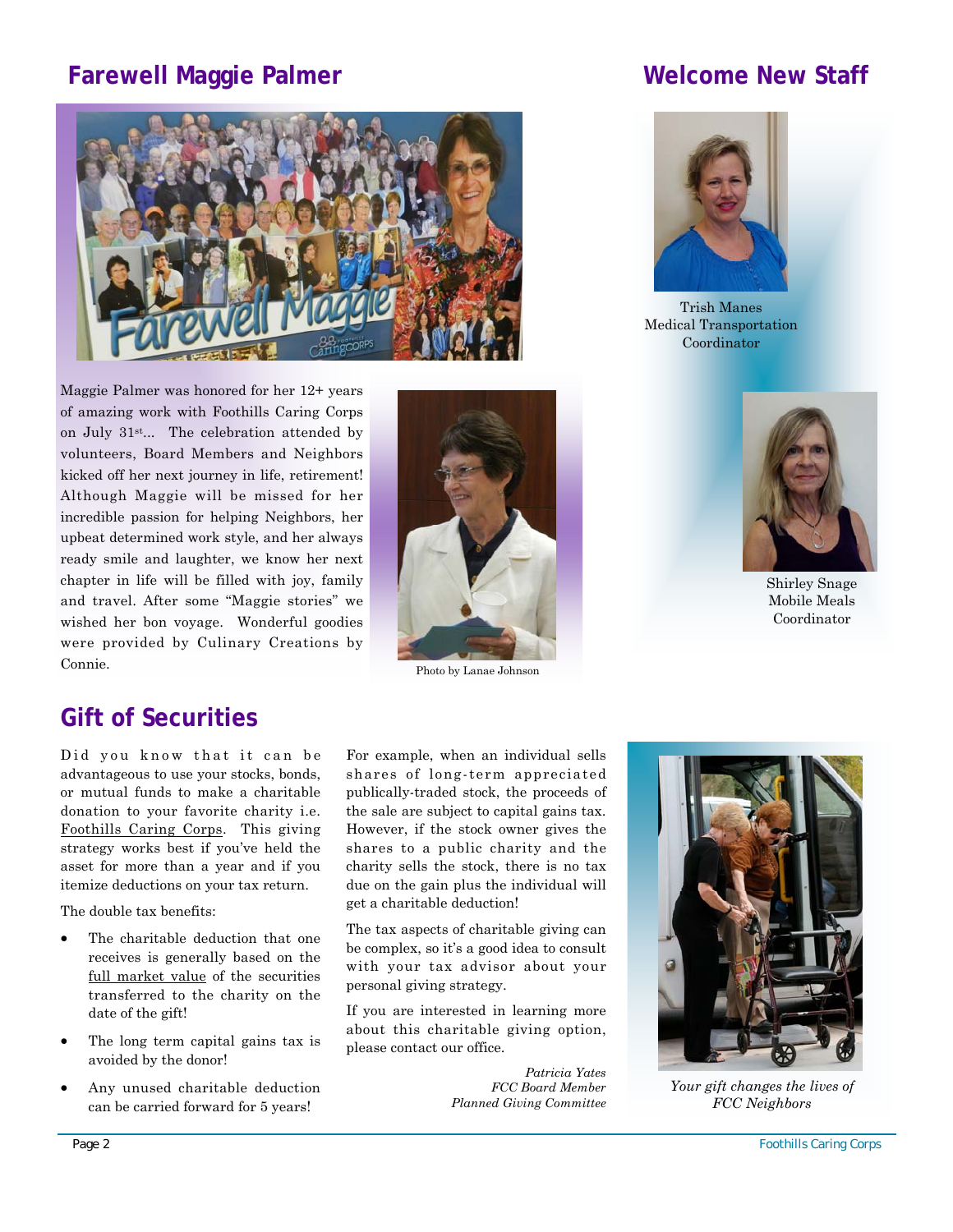# **FCC Social Media**

As we look into the future with Foothills Caring Corps, we know that there are huge benefits in bringing our neighbors, volunteers, staff, community, and family members closer together. We want to be an organization that brings all our stakeholders together through a connected community. We believe that we can achieve this through increased efforts in social media.

Foothills Caring Corps is excited to announce that initial planning is underway to develop new strategies to increase our social media presence. We are looking to connect with the Foothills Caring Corps community through multiple social media sources such as Facebook, LinkedIn, and Pinterest.

Some initial approaches include

a s s e m b l i n g a volunteer group to lead our social media strategy, posting fundraising events to our network, and sharing "how to" information for our readers. With the support of our board,

staff, and volunteers we will also look at incorporating social media education into our existing volunteer programs.

A social media focus will benefit our neighbors as we are able to connect them with their families and our organization while educating neighbors and deepening our relationships with them. Our focus in social media will result in enhanced exposure to others in our communities and beyond, which



in turn will increase awareness for the organization and the wonderful services we provide. We believe that social media will provide multiple benefits in supporting our operations as well, including increased

donations and volunteers to help with our day to day activities.

We look forward to keeping our newsletter readers updated on our social media journey as we continue with this new approach to connecting with others and increasing the number of individuals that we positively impact every day.

> *Alex Lingham FCC Board Member Public Relations/Marketing Committee*

## **FCC Qualifying CO** Cualifying<br> **Charitable Organization Charitable Organization** *Charitable Organization*

We have become a Qualifying Charitable Organization!! We are thrilled to offer supporters an opportunity to get a tax credit on your income taxes.

Now when you donate to Foothills Caring Corps you can get it all back (up to \$400) as a charitable tax credit.

#### **Charitable Tax Credit**

#### Eligibility

Married couples filing jointly can receive up to \$400 or (up to \$200 for individuals). You don't have to itemize. The charitable tax credit can be claimed in addition to the school tax credits.

#### **How to Donate:**

**Mail:** Foothills Caring Corps PO Box 831, Carefree, AZ 85377

**Phone:** 480.488.1105

**Online PayPal:**  www.FoothillsCaringCorps.com

**Donate to FCC by December 31st!** 



# **Ice Cream Social**

Our summer volunteers do double and triple duty to keep up with the demand during this time of year when 50% of our volunteers leave



for cooler climates. What better way to say thank you than ice cream with any topping you choose, …maybe root

beer floats, ….maybe a little of both??????

You're the top!!! Sweet, gooey, colorful, crunchy, fruity, nutty and just the right topping to make wonderful services for F-C-C!!!

**THANK YOU!** Special thanks to Lori Nitta for organizing our Social!!

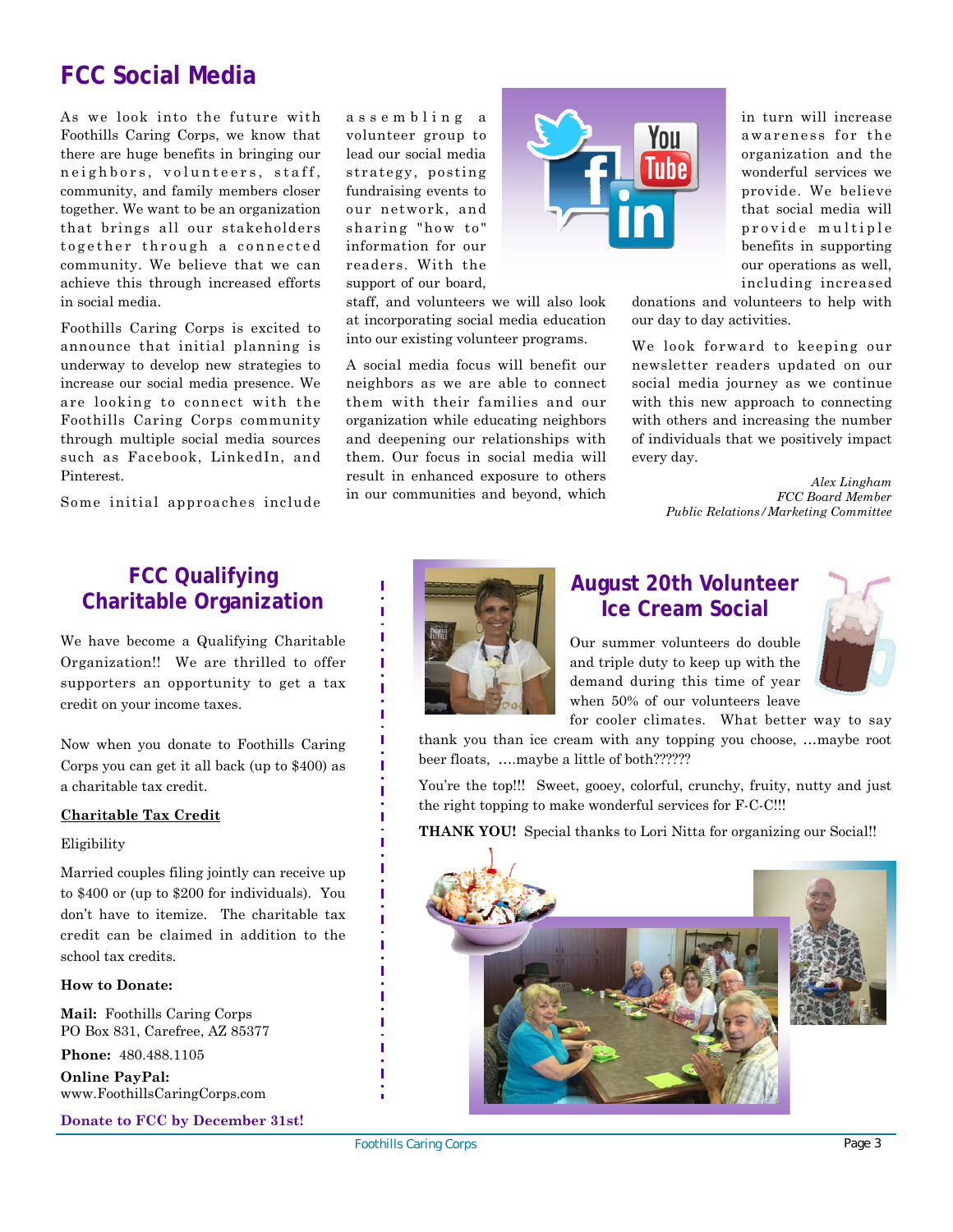## **Upcoming Dates to Remember**

Ï п

ï п Ï

Ï

#### **Volunteer Orientation**

Second Thursdays **September 10 October 8 November 12**  9-11 a.m. Suite B101

### **Van Transportation**

**Training - Level I September 17 October 15 November 19**  9-11 a.m. Suite B101

#### \_\_\_\_\_\_\_\_\_\_\_\_\_\_\_ **Fall Prevention Expo**

**Wednesday, September 30 8:30 AM - 1:30 PM** 

Desert Hills Presbyterian Church 34605 N. Scottsdale Rd., Scottsdale

\_\_\_\_\_\_\_\_\_\_\_\_\_\_

#### **Thanksgiving Eve Service**

**Wednesday, November 25**  More details to follow

#### **TICKETS Fore CHARITY 2015 Charles Schwab Cup Championship November 4 - 8**

Desert Mountain Club, Scottsdale

\$27 Any Day Grounds Ticket To purchase ticket go to: www.schwabcuptfc.com and select Foothills Caring Corps as your designated Charity For more information, please call 480.488.1105

#### **Learn More about Medicare**

<u>\_\_\_\_\_\_\_\_\_\_\_\_</u>

A Benefit Specialist from Area Agency on Aging to review Open Enrollment For Medicare **Tuesday, November 10 1 - 2:30 pm** 

Appaloosa Library 7377 E. Silverstone Dr., Scottsdale

# **&&** FOOTHILLS<br>**aring**CORPS

#### **Foothills Caring Corps, Inc.**

**7275 E. Easy St. Ste B103 PO Box 831 Carefree, AZ 85377** 

**Phone: 480.488.1105 Fax: 480.488.8117** 

**FCC Office Hours Monday - Friday 8:30 am - 4:30 pm** 

**Offices will be closed Labor Day September 7th** 





7275 E. Easy Street Suite B103 P.O. Box 831 Carefree, AZ 85377 480.488.1105 Services@FoothillsCaringCorps.com www.FoothillsCaringCorps.com

#### We're on the web!

FoothillsCaringCorps.com

**Promoting independence for older adults**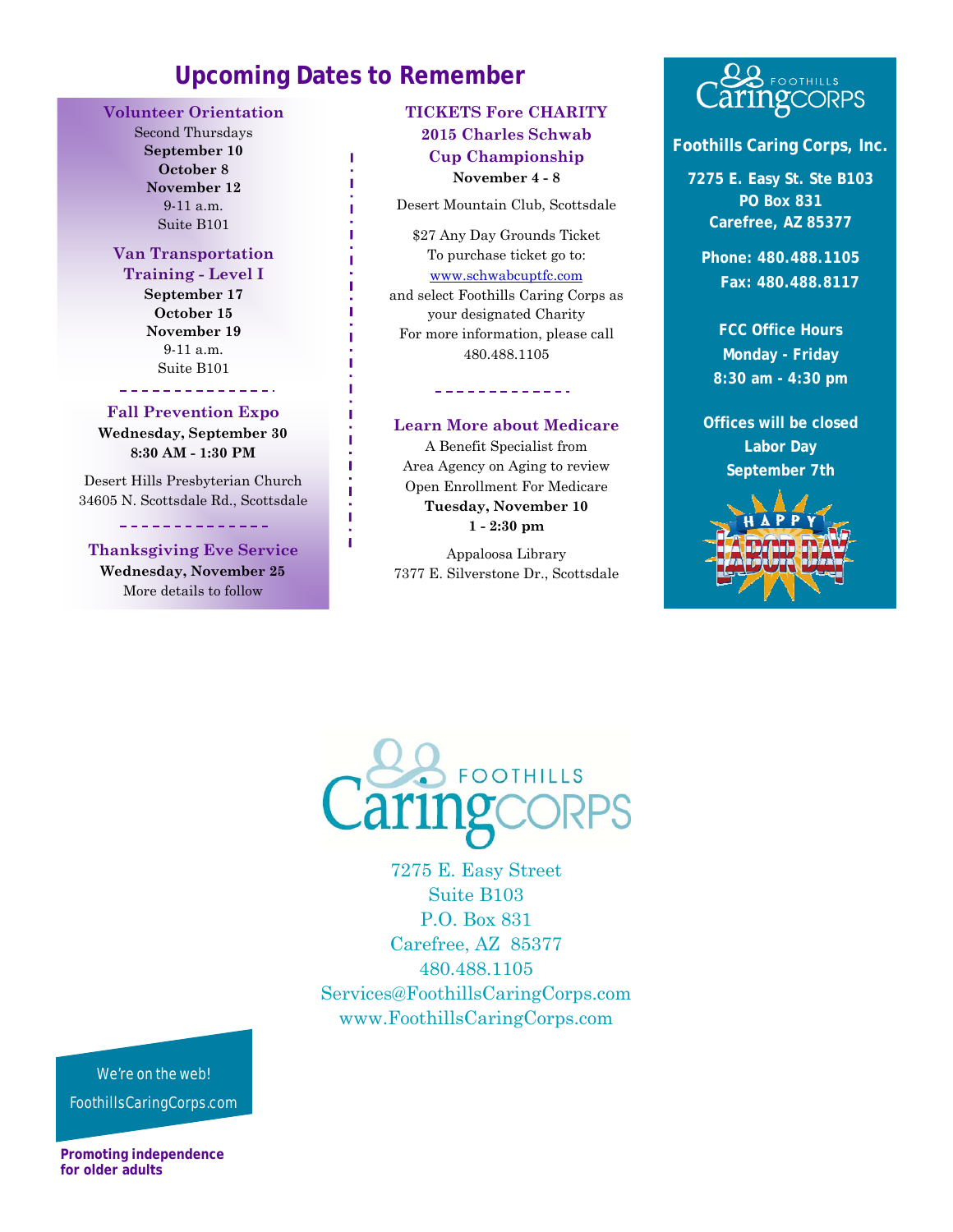

# **Fall Prevention Expo**

**Join us for a FREE informative and interactive presentation full of ideas, products and support for fall prevention. Refreshments provided.**



Activities, demonstrations and topics to include:

- Fall Risk Assessments
- Immunizations
- Pharmacy Consultations
- **Blood Pressure Checks**
- Tai Chi
- Chair Yoga, Pilates, Tai Chi, Sign Chi Do, Qi Gong, and Silver Sneakers
- Life Alert
- Fall Recovery

And much, much more!

# **Lunch included ‐ suggested \$5 donation**

**Northeast Valley Coalition** including: A‐Team Home Healthcare, Carefree Physical Therapy, Desert Hills Presbyterian Church, Foothills Caring Corps, Foothills Community Foundation, Foundation for Senior Living, Rural/Metro Fire Department and YMCA.



**Wednesday, September 30, 2015 8:30 AM - 1:30 PM Desert Hills Presbyterian Church 34605 N. Scottsdale Rd., Scottsdale, AZ 85262 RSVP or for more details call 480.488.1105**